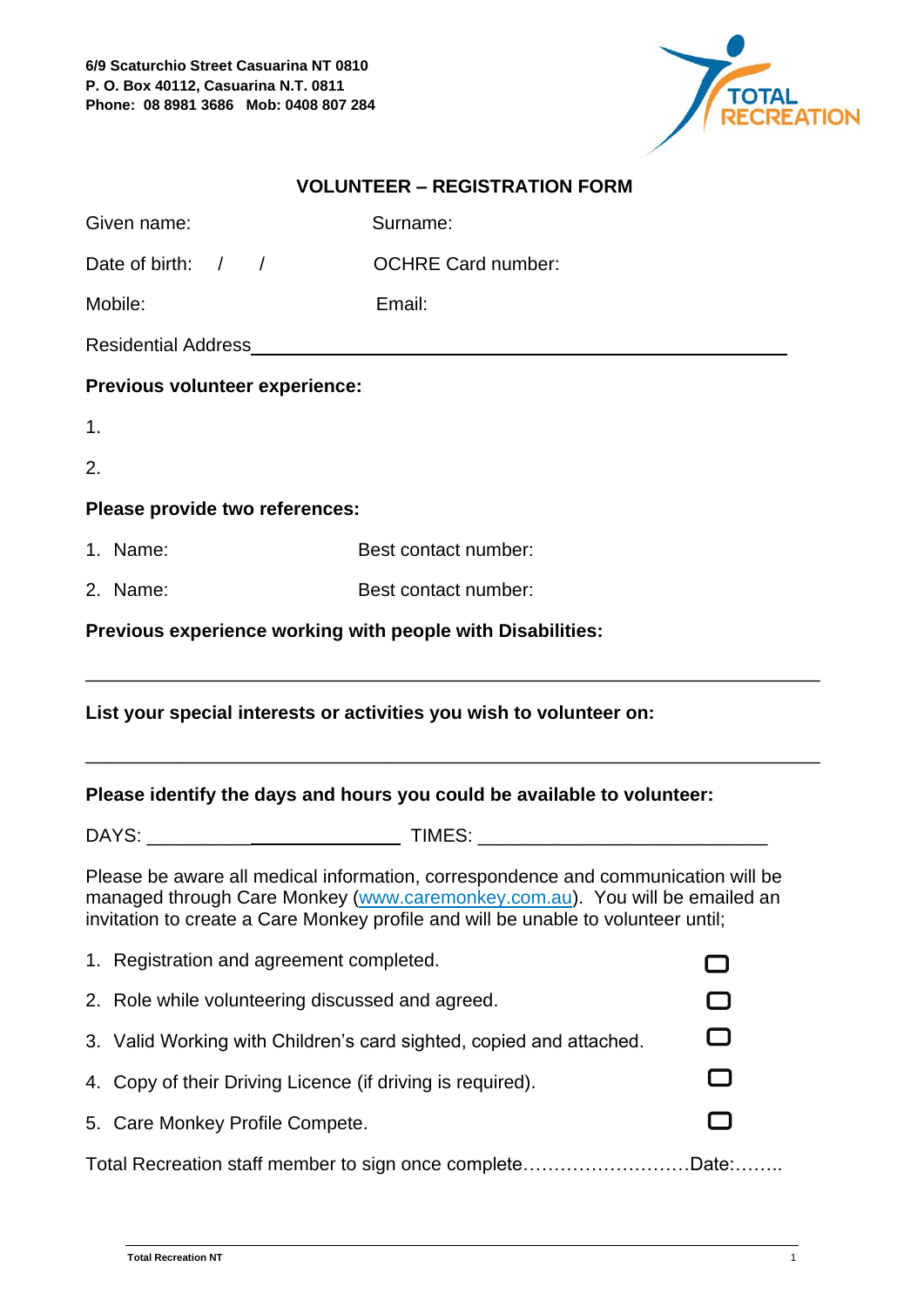# **VOLUNTEER AGREEMENT**

| <b>Between</b>                         |
|----------------------------------------|
| Total Recreation NT (the Organisation) |
| and                                    |
|                                        |

### **Background**

Please be aware this is a volunteer position. This means that the volunteer (**the Volunteer**) agrees to perform all tasks assigned on a voluntary basis, of the Volunteer's own free will, and the Volunteer will not receive remuneration for any work that is undertaken under this Agreement.

The Volunteer understands and affirms that this Agreement is not intended to create an employment relationship between the Volunteer and the Organisation either now or any time in the future. Accordingly, the Volunteer agrees that they are not an employee of the Organisation and the Volunteer is not entitled to remuneration or any other entitlements associated with employment.

# **1. THE ORGANISATION AND THE VOLUNTEER AGREE THAT: POSITION DESCRIPTION**

1.1 A position description will be provided once you have confirmed your availability to attend specific programs via email.

## **2. VOLUNTEER HOURS**

- 2.1 The volunteer program is for a fixed period of 12 months effective from the signing date. (**Volunteer period**).
- 2.2 The Organisation's deliver programs 7 days over a 24 hour period.
- 2.3 The Volunteer's hours of engagement are subject to agreement between the Volunteer and the Organisation.

## **3. WHAT THE VOLUNTEER CAN EXPECT**

- 3.1 The Organisation values its Volunteers and endeavours to provide the Volunteer with:
	- (a) an induction, orientation and any training necessary for the Volunteer's role;
	- (b) a safe environment to perform the Volunteer's role;
	- (c) an Organisation contact, so that the Volunteer has the opportunity to ask questions and receive feedback and support;
	- (d) reimbursement for the Volunteer's reasonable expenses associated with the Volunteer's role so that the Volunteer is not financially disadvantaged as a result of completing the volunteer program at the Organisation; and
	- (e) insurance to cover the tasks undertaken by the Volunteer under this Agreement.

(f) if a volunteer fails to attend an agreed program/ trip they may be charged cancelation or change fees if notification and a medical certificate is not provided.